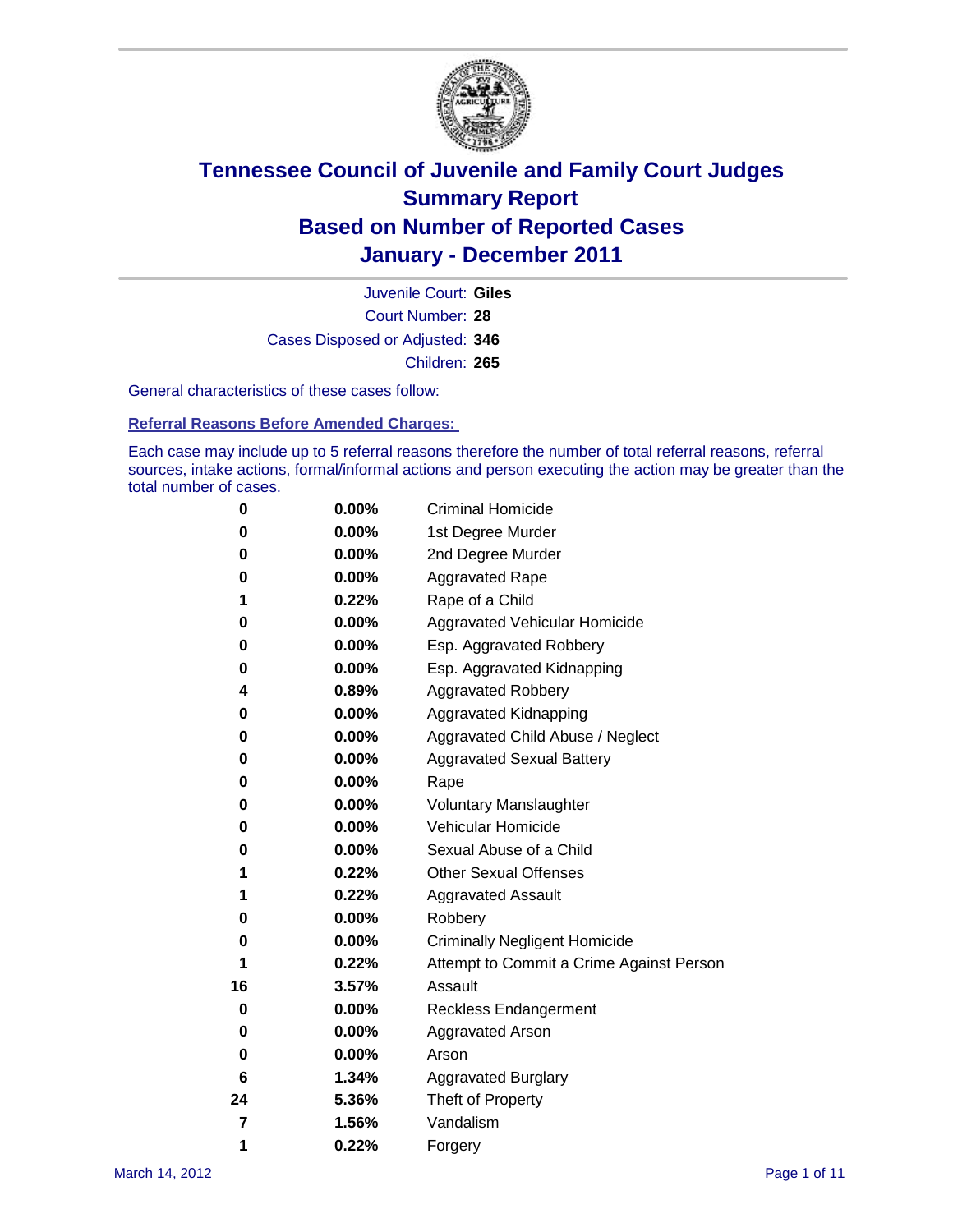

Court Number: **28** Juvenile Court: **Giles** Cases Disposed or Adjusted: **346** Children: **265**

#### **Referral Reasons Before Amended Charges:**

Each case may include up to 5 referral reasons therefore the number of total referral reasons, referral sources, intake actions, formal/informal actions and person executing the action may be greater than the total number of cases.

| $\pmb{0}$    | 0.00%    | <b>Worthless Checks</b>                                     |
|--------------|----------|-------------------------------------------------------------|
| 0            | 0.00%    | Illegal Possession / Fraudulent Use of Credit / Debit Cards |
| 5            | 1.12%    | <b>Burglary</b>                                             |
| 2            | 0.45%    | Unauthorized Use of a Vehicle                               |
| $\pmb{0}$    | $0.00\%$ | <b>Cruelty to Animals</b>                                   |
| 3            | 0.67%    | Sale of Controlled Substances                               |
| 14           | 3.13%    | <b>Other Drug Offenses</b>                                  |
| 1            | 0.22%    | Possession of Controlled Substances                         |
| 0            | $0.00\%$ | <b>Criminal Attempt</b>                                     |
| 0            | 0.00%    | Carrying Weapons on School Property                         |
| 3            | 0.67%    | Unlawful Carrying / Possession of a Weapon                  |
| 1            | 0.22%    | <b>Evading Arrest</b>                                       |
| 1            | 0.22%    | Escape                                                      |
| $\mathbf{2}$ | 0.45%    | Driving Under Influence (DUI)                               |
| 14           | 3.13%    | Possession / Consumption of Alcohol                         |
| 3            | 0.67%    | Resisting Stop, Frisk, Halt, Arrest or Search               |
| 0            | $0.00\%$ | <b>Aggravated Criminal Trespass</b>                         |
| 1            | 0.22%    | Harassment                                                  |
| 0            | 0.00%    | Failure to Appear                                           |
| 0            | $0.00\%$ | Filing a False Police Report                                |
| 0            | 0.00%    | Criminal Impersonation                                      |
| 27           | 6.03%    | <b>Disorderly Conduct</b>                                   |
| 0            | $0.00\%$ | <b>Criminal Trespass</b>                                    |
| 4            | 0.89%    | Public Intoxication                                         |
| 0            | $0.00\%$ | Gambling                                                    |
| 154          | 34.38%   | Traffic                                                     |
| 0            | $0.00\%$ | <b>Local Ordinances</b>                                     |
| 4            | 0.89%    | Violation of Wildlife Regulations                           |
| 0            | $0.00\%$ | Contempt of Court                                           |
| 29           | 6.47%    | Violation of Probation                                      |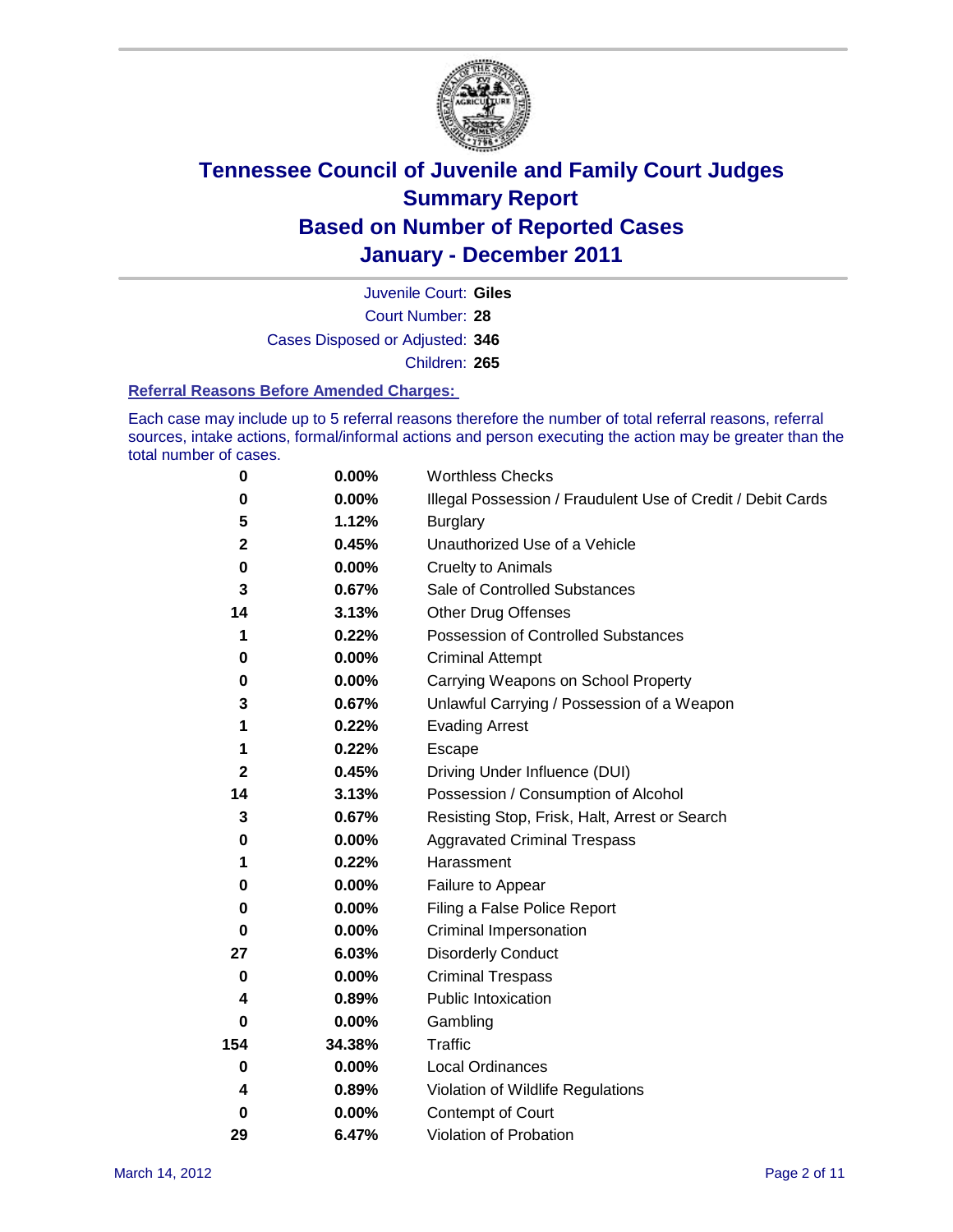

Court Number: **28** Juvenile Court: **Giles** Cases Disposed or Adjusted: **346** Children: **265**

#### **Referral Reasons Before Amended Charges:**

Each case may include up to 5 referral reasons therefore the number of total referral reasons, referral sources, intake actions, formal/informal actions and person executing the action may be greater than the total number of cases.

| $\bf{0}$<br>448 | 0.00%<br>100.00% | Other<br><b>Total Referrals</b>                        |
|-----------------|------------------|--------------------------------------------------------|
| 0               | 0.00%            | <b>Consent to Marry</b>                                |
| 0               | 0.00%            | <b>Request for Medical Treatment</b>                   |
| 0               | 0.00%            | <b>Child Support</b>                                   |
| 0               | 0.00%            | Paternity / Legitimation                               |
| 0               | 0.00%            | Visitation                                             |
| 0               | $0.00\%$         | Custody                                                |
| 18              | 4.02%            | <b>Foster Care Review</b>                              |
| 0               | $0.00\%$         | <b>Administrative Review</b>                           |
| 4               | 0.89%            | <b>Judicial Review</b>                                 |
| 4               | 0.89%            | Violation of Informal Adjustment                       |
| 0               | 0.00%            | <b>Violation of Pretrial Diversion</b>                 |
| 0               | $0.00\%$         | <b>Termination of Parental Rights</b>                  |
| 31              | 6.92%            | Dependency / Neglect                                   |
| $\bf{0}$        | 0.00%            | <b>Physically Abused Child</b>                         |
| $\bf{0}$        | $0.00\%$         | Sexually Abused Child                                  |
| $\mathbf{2}$    | 0.45%            | Violation of Curfew                                    |
| 0               | $0.00\%$         | Violation of a Valid Court Order                       |
| 0<br>4          | 0.00%<br>0.89%   | Out-of-State Runaway<br>Possession of Tobacco Products |
| 10              | 2.23%            | In-State Runaway                                       |
| 27              | 6.03%            | Truancy                                                |
| 16              | 3.57%            | Unruly Behavior                                        |
| $\mathbf 2$     | 0.45%            | Violation of Aftercare                                 |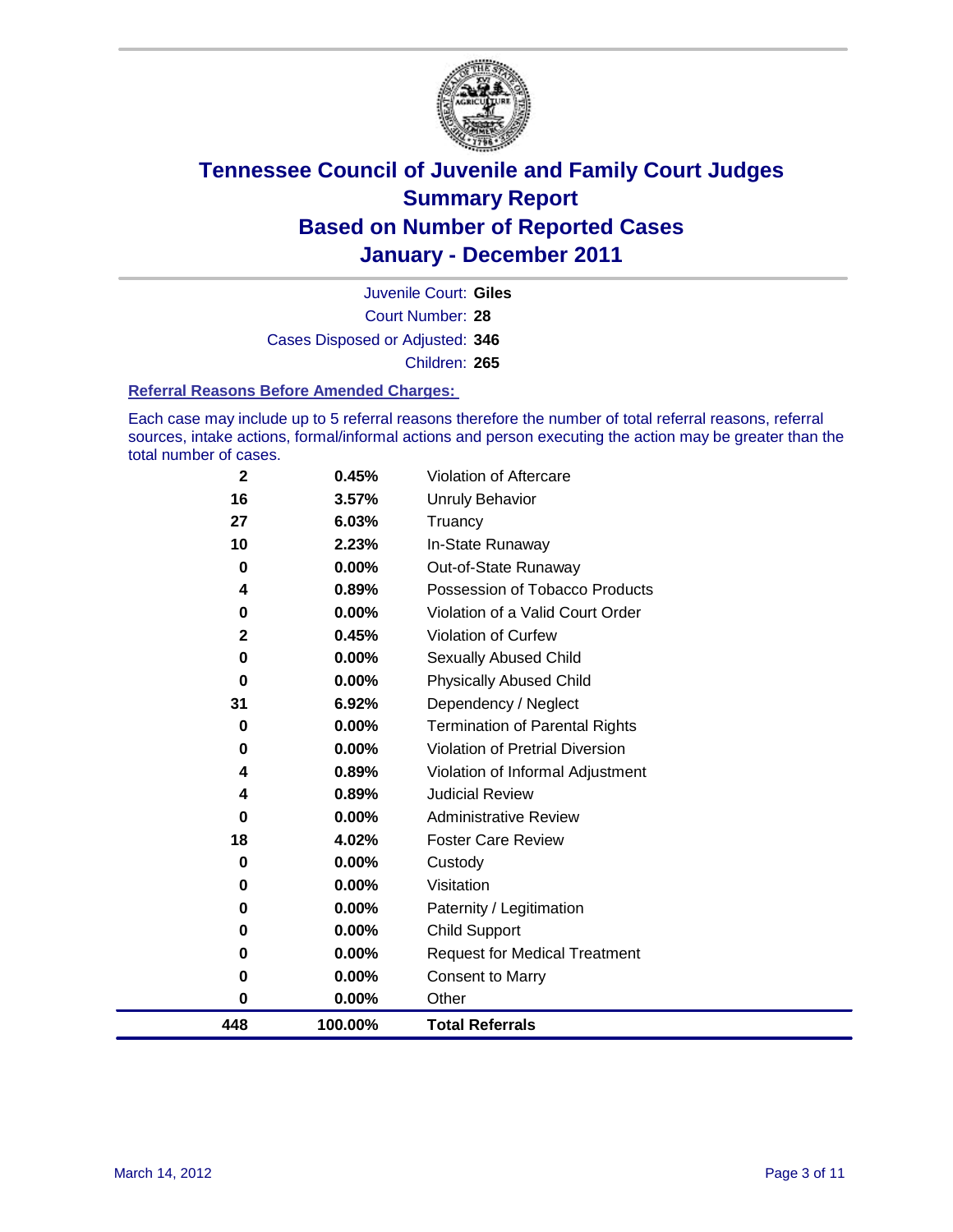

| 448                        | 100.00%                         | <b>Total Referral Sources</b>     |  |
|----------------------------|---------------------------------|-----------------------------------|--|
| 0                          | 0.00%                           | Other                             |  |
| 0                          | 0.00%                           | Unknown                           |  |
| 0                          | 0.00%                           | Hospital                          |  |
| 0                          | 0.00%                           | Child & Parent                    |  |
| 0                          | 0.00%                           | Victim                            |  |
| 0                          | 0.00%                           | <b>Other Court</b>                |  |
| 0                          | 0.00%                           | Social Agency                     |  |
| 33                         | 7.37%                           | <b>Court Staff</b>                |  |
| 0                          | 0.00%                           | <b>District Attorney's Office</b> |  |
| 0                          | 0.00%                           | <b>Other State Department</b>     |  |
| 57                         | 12.72%                          | <b>DCS</b>                        |  |
| 0                          | 0.00%                           | <b>CSA</b>                        |  |
| 28                         | 6.25%                           | School                            |  |
| 0                          | 0.00%                           | Self                              |  |
| 0                          | 0.00%                           | <b>Relatives</b>                  |  |
| 7                          | 1.56%                           | Parents                           |  |
| 323                        | 72.10%                          | Law Enforcement                   |  |
| <b>Referral Sources: 1</b> |                                 |                                   |  |
|                            |                                 | Children: 265                     |  |
|                            | Cases Disposed or Adjusted: 346 |                                   |  |
|                            |                                 | Court Number: 28                  |  |
|                            |                                 |                                   |  |
|                            |                                 | Juvenile Court: Giles             |  |

### **Age of Child at Referral: 2**

| 265 | 100.00%    | <b>Total Child Count</b> |
|-----|------------|--------------------------|
|     | 0.00%<br>0 | <b>Unknown</b>           |
|     | 0<br>0.00% | Ages 19 and Over         |
| 89  | 33.58%     | Ages 17 through 18       |
| 102 | 38.49%     | Ages 15 through 16       |
| 34  | 12.83%     | Ages 13 through 14       |
|     | 3.40%<br>9 | Ages 11 through 12       |
| 31  | 11.70%     | Ages 10 and Under        |
|     |            |                          |

<sup>1</sup> If different than number of Referral Reasons (448), verify accuracy of your court's data.

<sup>2</sup> One child could be counted in multiple categories, verify accuracy of your court's data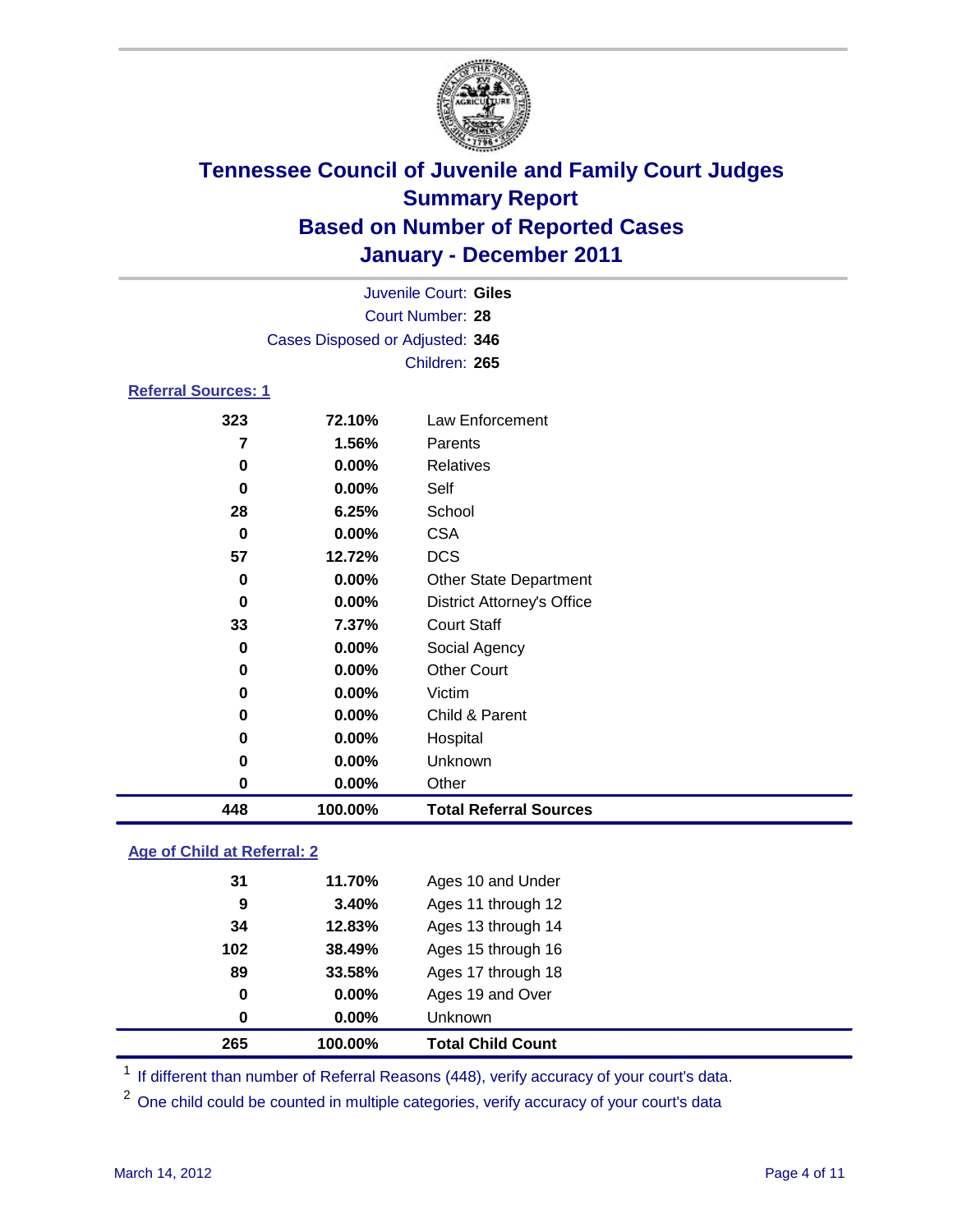

| Juvenile Court: Giles                   |                                 |                          |  |
|-----------------------------------------|---------------------------------|--------------------------|--|
|                                         |                                 | Court Number: 28         |  |
|                                         | Cases Disposed or Adjusted: 346 |                          |  |
|                                         |                                 | Children: 265            |  |
| Sex of Child: 1                         |                                 |                          |  |
| 170                                     | 64.15%                          | Male                     |  |
| 95                                      | 35.85%                          | Female                   |  |
| $\mathbf 0$                             | 0.00%                           | Unknown                  |  |
| 265                                     | 100.00%                         | <b>Total Child Count</b> |  |
| Race of Child: 1                        |                                 |                          |  |
| 213                                     | 80.38%                          | White                    |  |
| 38                                      | 14.34%                          | African American         |  |
| 0                                       | 0.00%                           | Native American          |  |
| $\bf{0}$                                | 0.00%                           | Asian                    |  |
| 14                                      | 5.28%                           | Mixed                    |  |
| $\mathbf 0$                             | 0.00%                           | Unknown                  |  |
| 265                                     | 100.00%                         | <b>Total Child Count</b> |  |
| <b>Hispanic Origin: 1</b>               |                                 |                          |  |
| $\mathbf{2}$                            | 0.75%                           | Yes                      |  |
| 263                                     | 99.25%                          | No                       |  |
| $\mathbf 0$                             | 0.00%                           | Unknown                  |  |
| 265                                     | 100.00%                         | <b>Total Child Count</b> |  |
| <b>School Enrollment of Children: 1</b> |                                 |                          |  |
| 238                                     | 89.81%                          | Yes                      |  |
| 27                                      | 10.19%                          | No                       |  |
| $\mathbf 0$                             | 0.00%                           | Unknown                  |  |
| 265                                     | 100.00%                         | <b>Total Child Count</b> |  |

One child could be counted in multiple categories, verify accuracy of your court's data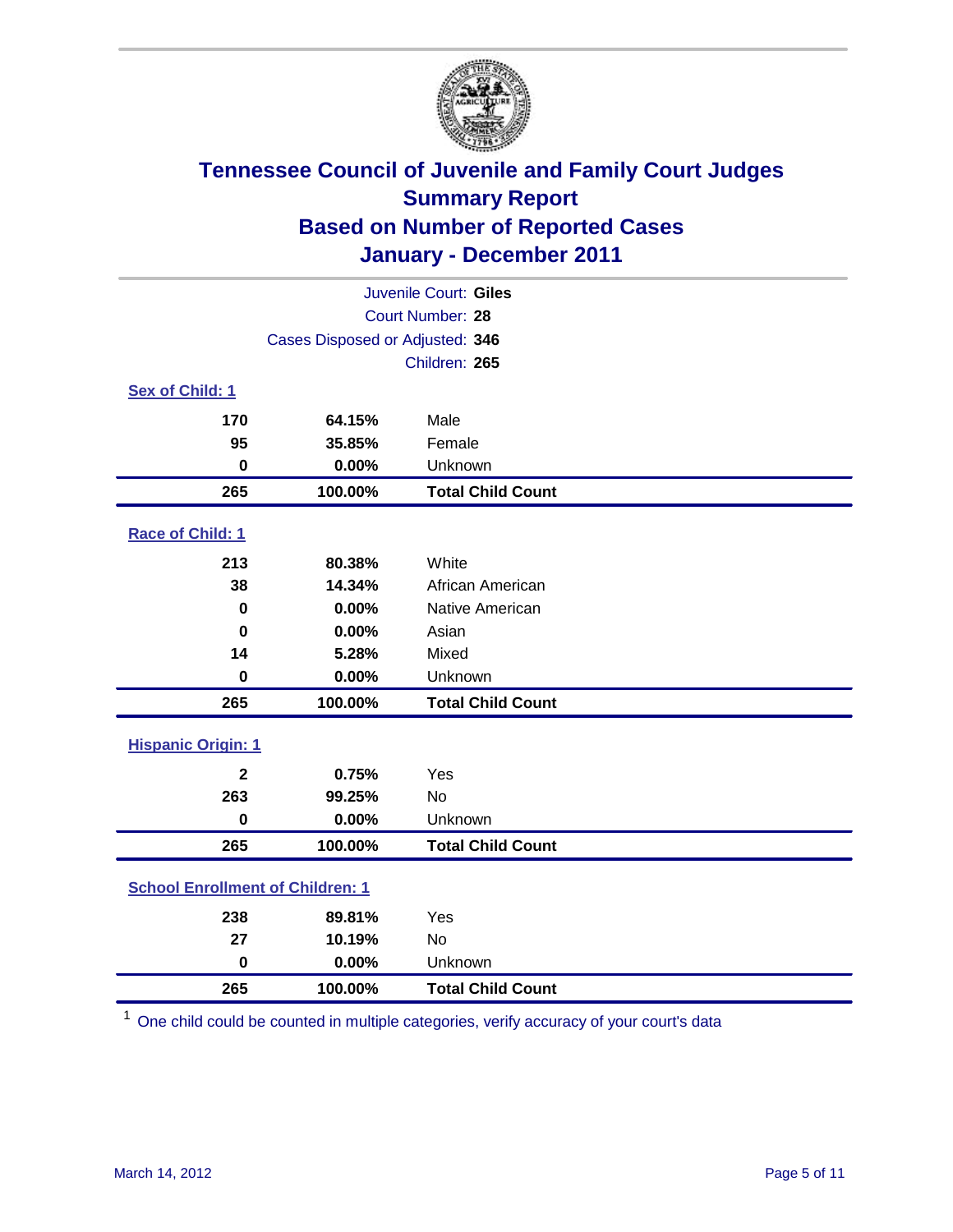

Court Number: **28** Juvenile Court: **Giles** Cases Disposed or Adjusted: **346** Children: **265**

#### **Living Arrangement of Child at Time of Referral: 1**

| 265          | 100.00%  | <b>Total Child Count</b>     |
|--------------|----------|------------------------------|
| 0            | 0.00%    | Other                        |
| 0            | $0.00\%$ | Unknown                      |
| 3            | 1.13%    | Independent                  |
| 0            | $0.00\%$ | In an Institution            |
| 1            | 0.38%    | In a Residential Center      |
| $\mathbf{2}$ | 0.75%    | In a Group Home              |
| 13           | 4.91%    | With Foster Family           |
| 5            | 1.89%    | With Adoptive Parents        |
| 22           | 8.30%    | <b>With Relatives</b>        |
| 22           | 8.30%    | With Father                  |
| 87           | 32.83%   | With Mother                  |
| 16           | 6.04%    | With Mother and Stepfather   |
| 3            | 1.13%    | With Father and Stepmother   |
| 91           | 34.34%   | With Both Biological Parents |
|              |          |                              |

#### **Type of Detention: 2**

| 346      | 100.00%  | <b>Total Detention Count</b> |  |
|----------|----------|------------------------------|--|
| 0        | 0.00%    | Other                        |  |
| 321      | 92.77%   | Does Not Apply               |  |
| $\bf{0}$ | $0.00\%$ | <b>Unknown</b>               |  |
| 0        | $0.00\%$ | Psychiatric Hospital         |  |
| 0        | 0.00%    | Jail - No Separation         |  |
| 0        | $0.00\%$ | Jail - Partial Separation    |  |
| 0        | $0.00\%$ | Jail - Complete Separation   |  |
| 25       | 7.23%    | Juvenile Detention Facility  |  |
| 0        | $0.00\%$ | Non-Secure Placement         |  |
|          |          |                              |  |

<sup>1</sup> One child could be counted in multiple categories, verify accuracy of your court's data

<sup>2</sup> If different than number of Cases (346) verify accuracy of your court's data.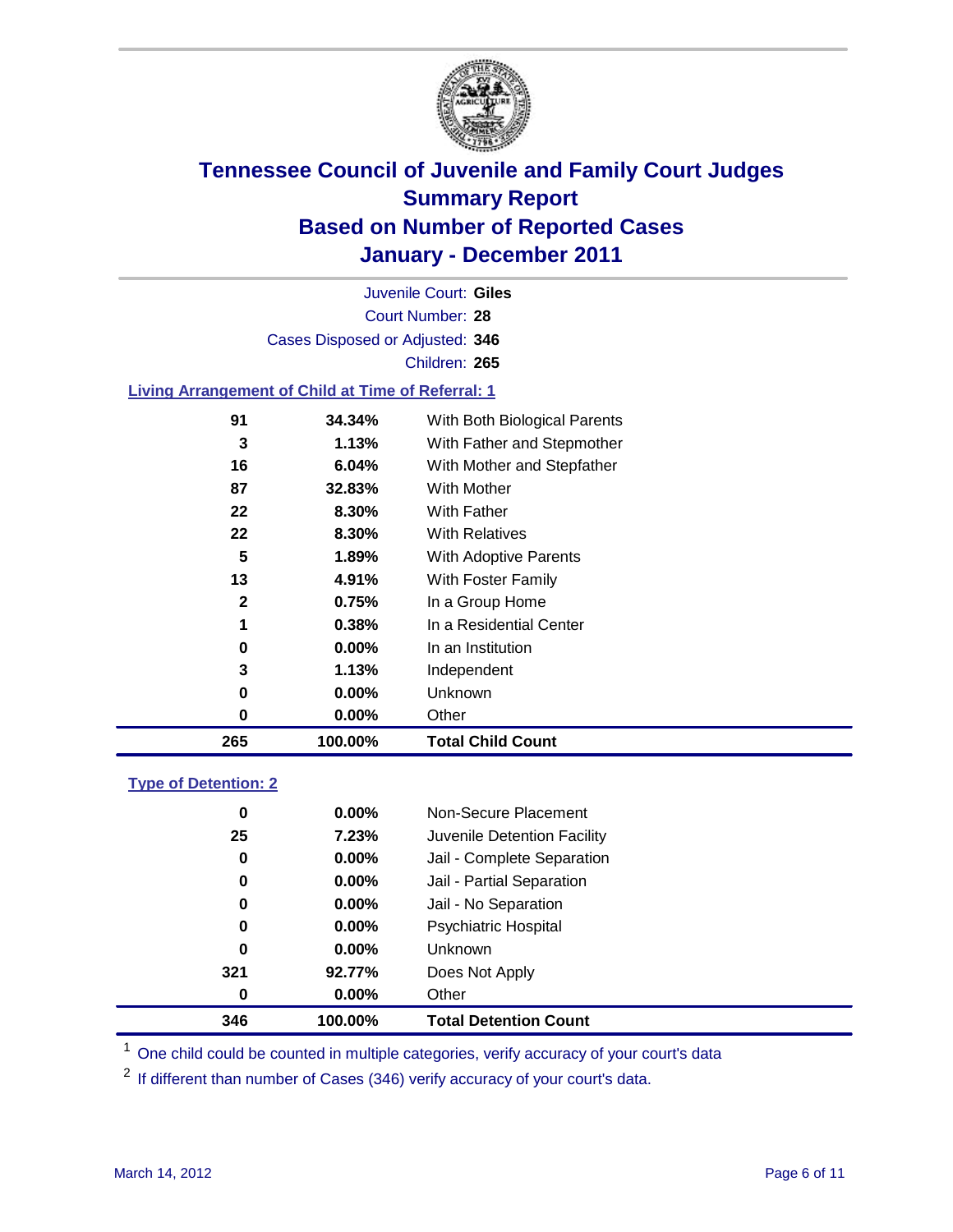

|                                                    | Juvenile Court: Giles           |                                      |  |  |  |
|----------------------------------------------------|---------------------------------|--------------------------------------|--|--|--|
|                                                    | Court Number: 28                |                                      |  |  |  |
|                                                    | Cases Disposed or Adjusted: 346 |                                      |  |  |  |
|                                                    |                                 | Children: 265                        |  |  |  |
| <b>Placement After Secure Detention Hearing: 1</b> |                                 |                                      |  |  |  |
| 17                                                 | 4.91%                           | Returned to Prior Living Arrangement |  |  |  |
| 3                                                  | 0.87%                           | Juvenile Detention Facility          |  |  |  |
| 5                                                  | 1.45%                           | Jail                                 |  |  |  |
| $\bf{0}$                                           | 0.00%                           | Shelter / Group Home                 |  |  |  |
| $\mathbf 2$                                        | 0.58%                           | Foster Family Home                   |  |  |  |
| $\bf{0}$                                           | 0.00%                           | <b>Psychiatric Hospital</b>          |  |  |  |
| 0                                                  | 0.00%                           | <b>Unknown</b>                       |  |  |  |
| 319                                                | 92.20%                          | Does Not Apply                       |  |  |  |
| $\mathbf 0$                                        | 0.00%                           | Other                                |  |  |  |
| 346                                                | 100.00%                         | <b>Total Placement Count</b>         |  |  |  |
|                                                    |                                 |                                      |  |  |  |
| <b>Intake Actions: 2</b>                           |                                 |                                      |  |  |  |
| 219                                                | 48.88%                          | <b>Petition Filed</b>                |  |  |  |
| $\bf{0}$                                           | 0.00%                           | <b>Motion Filed</b>                  |  |  |  |
| 191                                                | 42.63%                          | <b>Citation Processed</b>            |  |  |  |
| $\bf{0}$                                           | 0.00%                           | Notification of Paternity Processed  |  |  |  |
| 4                                                  | 0.89%                           | Scheduling of Judicial Review        |  |  |  |
| $\bf{0}$                                           | 0.00%                           | Scheduling of Administrative Review  |  |  |  |
| 34                                                 | 7.59%                           | Scheduling of Foster Care Review     |  |  |  |
| $\bf{0}$                                           | 0.00%                           | Unknown                              |  |  |  |
| 0                                                  | 0.00%                           | Does Not Apply                       |  |  |  |
| 0                                                  | 0.00%                           | Other                                |  |  |  |
| 448                                                | 100.00%                         | <b>Total Intake Count</b>            |  |  |  |

<sup>1</sup> If different than number of Cases (346) verify accuracy of your court's data.

<sup>2</sup> If different than number of Referral Reasons (448), verify accuracy of your court's data.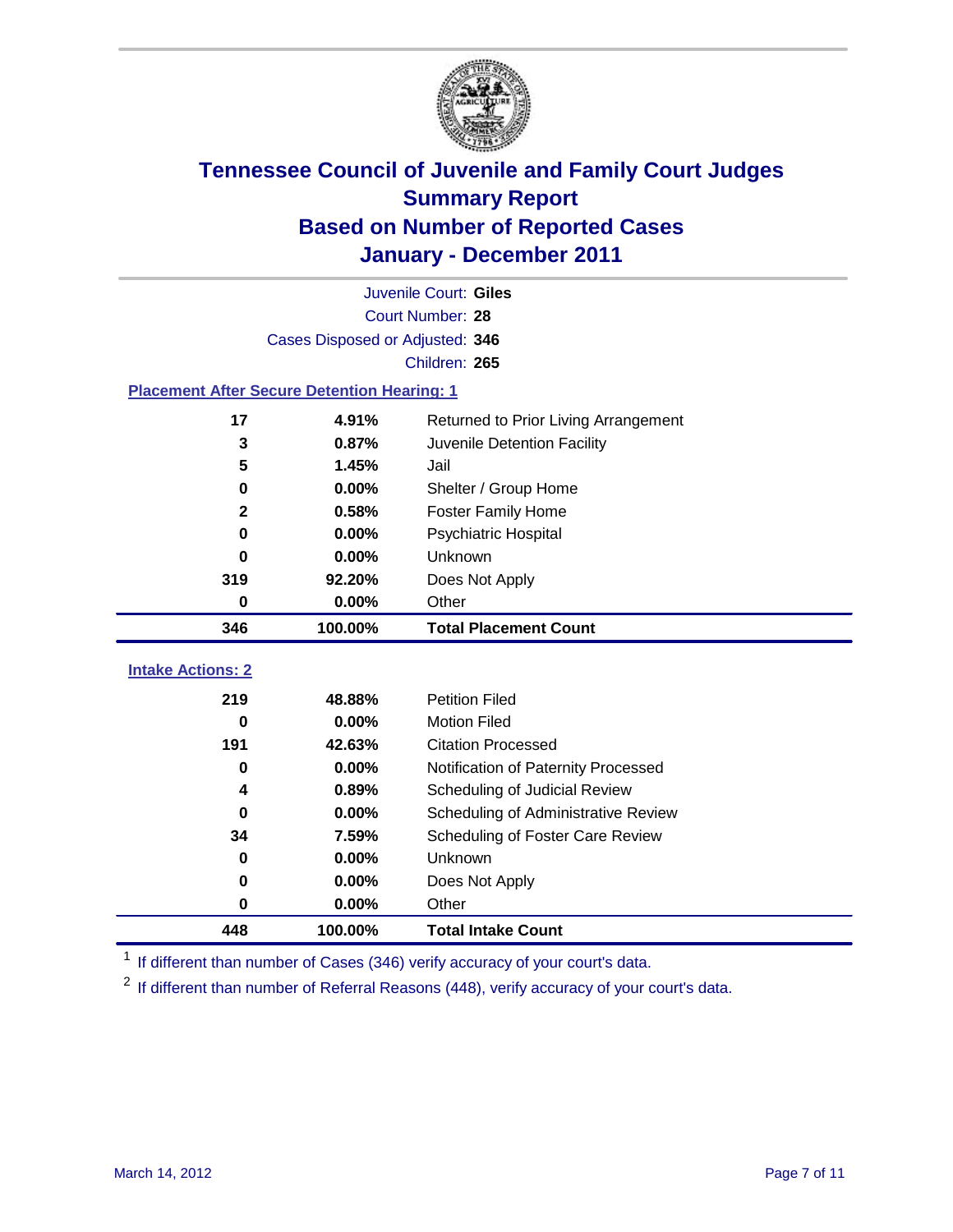

Court Number: **28** Juvenile Court: **Giles** Cases Disposed or Adjusted: **346** Children: **265**

#### **Last Grade Completed by Child: 1**

| 39          | 14.72%  | 8th Grade                    |  |
|-------------|---------|------------------------------|--|
| 39          | 14.72%  | 9th Grade                    |  |
| 65          | 24.53%  | 10th Grade                   |  |
| 51          | 19.25%  | 11th Grade                   |  |
| $\mathbf 0$ | 0.00%   | 12th Grade                   |  |
| $\bf{0}$    | 0.00%   | Non-Graded Special Ed        |  |
| 1           | 0.38%   | <b>GED</b>                   |  |
|             |         |                              |  |
| 11          | 4.15%   | Graduated                    |  |
| 0           | 0.00%   | <b>Never Attended School</b> |  |
| $\mathbf 0$ | 0.00%   | Unknown                      |  |
| $\pmb{0}$   | 0.00%   | Other                        |  |
|             |         |                              |  |
| 265         | 100.00% | <b>Total Child Count</b>     |  |

| 265                                   | 100.00%  | <b>Total Child Count</b> |  |
|---------------------------------------|----------|--------------------------|--|
| 0                                     | $0.00\%$ | Unknown                  |  |
| 243                                   | 91.70%   | No                       |  |
| 22                                    | 8.30%    | Yes                      |  |
| $\mathbf{r}$ only a  opposite example |          |                          |  |

One child could be counted in multiple categories, verify accuracy of your court's data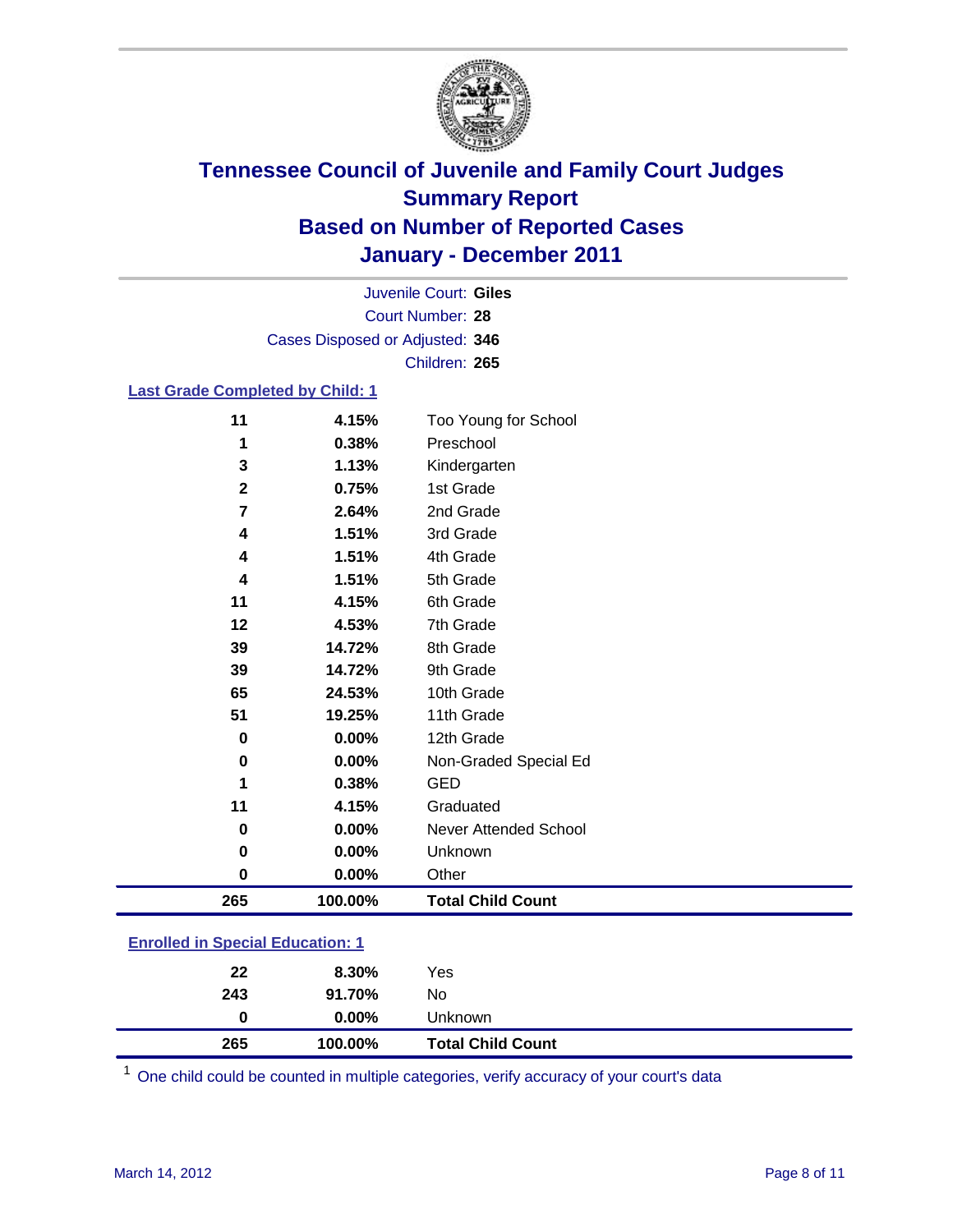

|                              | Juvenile Court: Giles           |                           |  |  |
|------------------------------|---------------------------------|---------------------------|--|--|
|                              | Court Number: 28                |                           |  |  |
|                              | Cases Disposed or Adjusted: 346 |                           |  |  |
|                              |                                 | Children: 265             |  |  |
| <b>Action Executed By: 1</b> |                                 |                           |  |  |
| 448                          | 100.00%                         | Judge                     |  |  |
| 0                            | $0.00\%$                        | Magistrate                |  |  |
| 0                            | $0.00\%$                        | <b>YSO</b>                |  |  |
| 0                            | 0.00%                           | Other                     |  |  |
| 0                            | 0.00%                           | Unknown                   |  |  |
| 448                          | 100.00%                         | <b>Total Action Count</b> |  |  |

### **Formal / Informal Actions: 1**

| 120 | 26.79%   | Dismissed                                        |
|-----|----------|--------------------------------------------------|
| 86  | 19.20%   | Retired / Nolle Prosequi                         |
| 155 | 34.60%   | <b>Complaint Substantiated Delinquent</b>        |
| 4   | 0.89%    | <b>Complaint Substantiated Status Offender</b>   |
| 4   | 0.89%    | <b>Complaint Substantiated Dependent/Neglect</b> |
| 0   | $0.00\%$ | <b>Complaint Substantiated Abused</b>            |
| 0   | $0.00\%$ | <b>Complaint Substantiated Mentally III</b>      |
| 40  | 8.93%    | Informal Adjustment                              |
| 0   | $0.00\%$ | <b>Pretrial Diversion</b>                        |
| 5   | 1.12%    | <b>Transfer to Adult Court Hearing</b>           |
| 0   | $0.00\%$ | Charges Cleared by Transfer to Adult Court       |
| 1   | 0.22%    | <b>Special Proceeding</b>                        |
| 26  | 5.80%    | <b>Review Concluded</b>                          |
| 7   | $1.56\%$ | Case Held Open                                   |
| 0   | $0.00\%$ | Other                                            |
| 0   | $0.00\%$ | Unknown                                          |
| 448 | 100.00%  | <b>Total Action Count</b>                        |

<sup>1</sup> If different than number of Referral Reasons (448), verify accuracy of your court's data.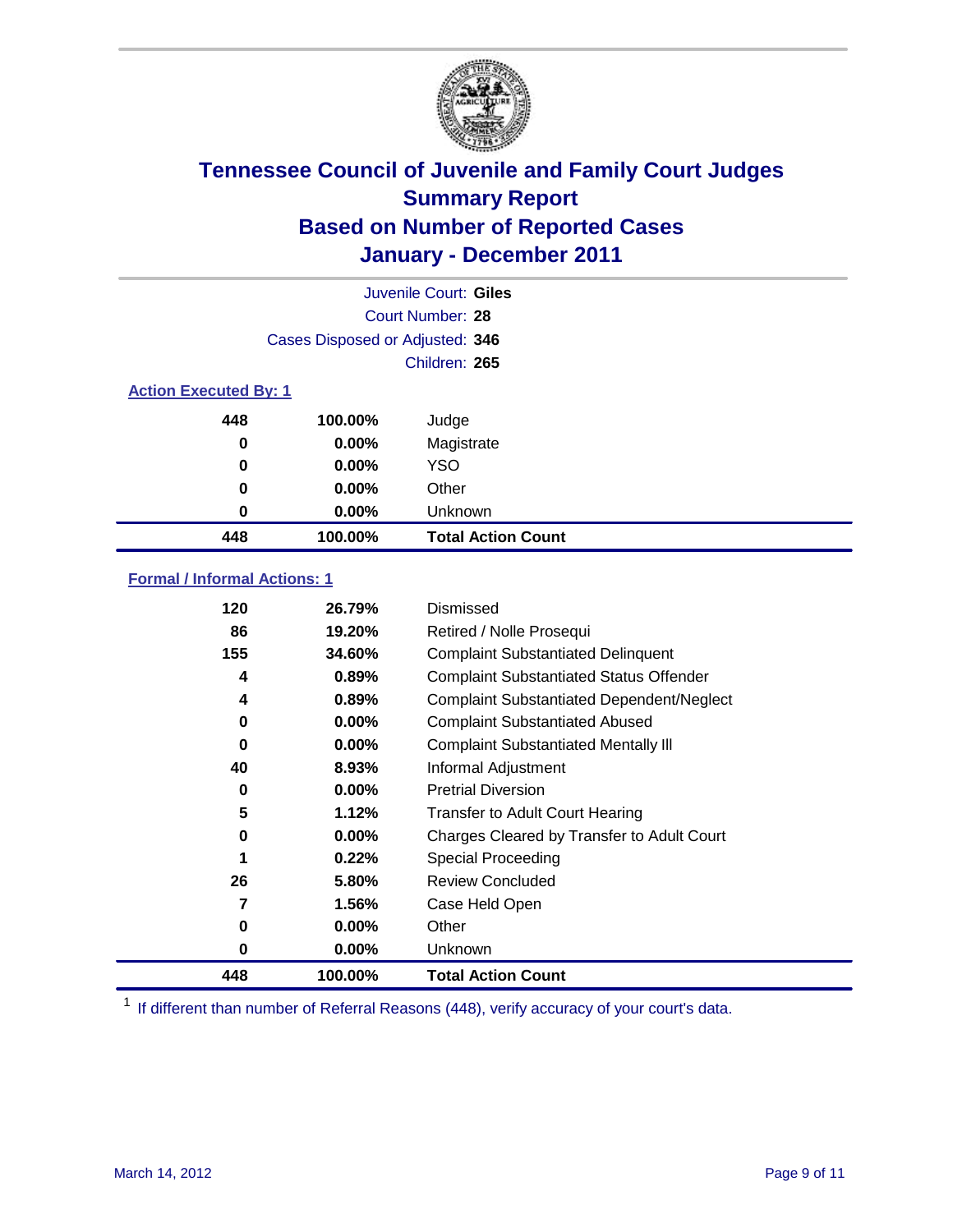

|                       |                                 | Juvenile Court: Giles                                 |
|-----------------------|---------------------------------|-------------------------------------------------------|
|                       |                                 | Court Number: 28                                      |
|                       | Cases Disposed or Adjusted: 346 |                                                       |
|                       |                                 | Children: 265                                         |
| <b>Case Outcomes:</b> |                                 | There can be multiple outcomes for one child or case. |
| 70                    | 11.06%                          | <b>Case Dismissed</b>                                 |
| 7                     | 1.11%                           | Case Retired or Nolle Prosequi                        |
| 6                     | 0.95%                           | Warned / Counseled                                    |
| 0                     | 0.00%                           | Held Open For Review                                  |
| 41                    | 6.48%                           | Supervision / Probation to Juvenile Court             |
| 1                     | 0.16%                           | <b>Probation to Parents</b>                           |
| 1                     | 0.16%                           | Referral to Another Entity for Supervision / Service  |
| 12                    | 1.90%                           | Referred for Mental Health Counseling                 |
| 0                     | 0.00%                           | Referred for Alcohol and Drug Counseling              |
| 0                     | 0.00%                           | <b>Referred to Alternative School</b>                 |
| 0                     | 0.00%                           | Referred to Private Child Agency                      |
| 59                    | 9.32%                           | Referred to Defensive Driving School                  |
| 18                    | 2.84%                           | Referred to Alcohol Safety School                     |
| 6                     | 0.95%                           | Referred to Juvenile Court Education-Based Program    |
| 0                     | 0.00%                           | Driver's License Held Informally                      |
| 0                     | 0.00%                           | <b>Voluntary Placement with DMHMR</b>                 |
| 0                     | 0.00%                           | <b>Private Mental Health Placement</b>                |
| 0                     | 0.00%                           | <b>Private MR Placement</b>                           |
| 0                     | 0.00%                           | Placement with City/County Agency/Facility            |
| 2                     | 0.32%                           | Placement with Relative / Other Individual            |
| 44                    | 6.95%                           | Fine                                                  |
| 35                    | 5.53%                           | <b>Public Service</b>                                 |
| 12                    | 1.90%                           | Restitution                                           |
| 9                     | 1.42%                           | <b>Runaway Returned</b>                               |
| 29                    | 4.58%                           | No Contact Order                                      |
| 0                     | 0.00%                           | Injunction Other than No Contact Order                |
| $\mathbf 2$           | 0.32%                           | <b>House Arrest</b>                                   |
| 7                     | 1.11%                           | <b>Court Defined Curfew</b>                           |
| 0                     | $0.00\%$                        | Dismissed from Informal Adjustment                    |
| 0                     | $0.00\%$                        | <b>Dismissed from Pretrial Diversion</b>              |
| 0                     | 0.00%                           | Released from Probation                               |
| 4                     | 0.63%                           | <b>Transferred to Adult Court</b>                     |
| 0                     | $0.00\%$                        | <b>DMHMR Involuntary Commitment</b>                   |